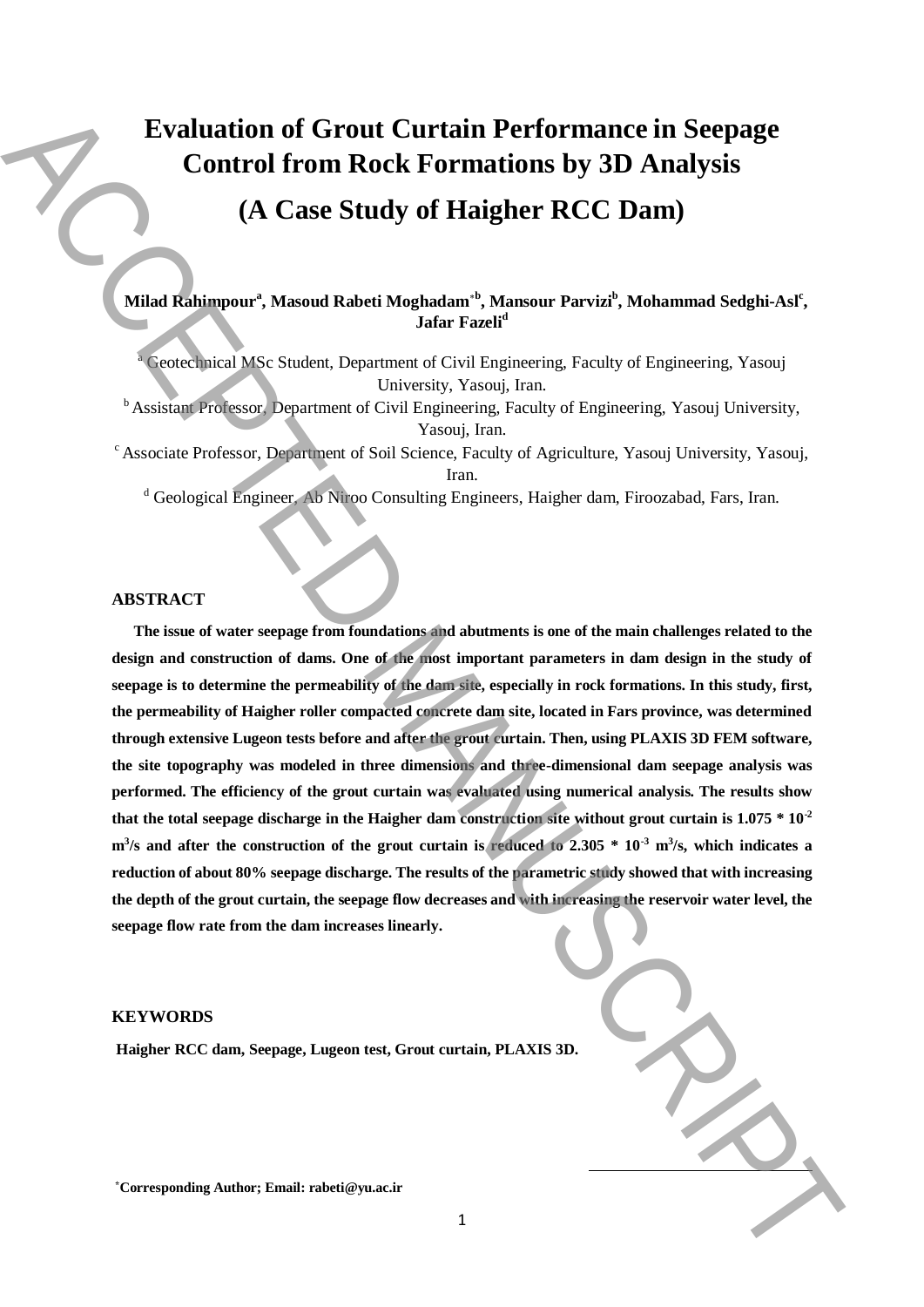## **1.Introduction**

Dam construction as one of the most important engineering activities and one of the most complex construction activities. The most important issue in the design and construction of dams is the water seepage from foundations and abutments. The main parameter in the seepage analyses is the permeability of the construction site. In dams, escape and loss of water from the joints and cracks of rocks occurs due to hydraulic pressures of water behind the dam [1].

Moghimi et al. investigated and calculated the seepage rate from the grout curtain of Seymareh dam using the results of water pressure test before and after injection and concluded that the implementation of the grout curtain reduces the seepage discharge by 62% [2].

Saleh (2018) studied the phenomenon of seepage under the concrete dam by numerical modeling by SEEP/W software and concluded that the seepage flow rate calculated from the software is 6.2667\*10-  $^6$  m<sup>3</sup>/s [3].

Hanyu Li et al. performed numerical analyses using Abaqus and SEEP/W to simulate the seepage change level of the Chinese Shiziyeh rock fill dam. The seepage current of rockfill dam in both software is equal to  $4.74 * 10^{-3}$  m<sup>3</sup>/s [4].

Dhawan et al. investigated the grout curtain of Hidkal dam using MIDAS-GTS software. The amount of seepage in the study before the injection was  $6.2*10<sup>-5</sup>$  m<sup>3</sup>/s and after the injection was  $2.4*10<sup>-5</sup>$  $6 \text{ m}^3$ /s, which indicates that the injection was successful in reducing the seepage [5].

The present study aims to evaluate the efficiency of the grout curtain in Haigher RCC dam, constructed in rock formation by using PLAXIS 3D. For the construction of the grouting curtain, eight series of boreholes have been used for injection. In this study, the permeability of the dam site was obtained indirectly from Lugeon test. 208 boreholes including 4829 water pressure test sections [6] were used to evaluate the performance of the grout curtain.

### **2. Methodology**

Haigher Dam with a crest length of 230 meters, a width of 6 meters, a height of 90 meters from the riverbed and a reservoir volume of 227 million cubic meters is located at the Firoozabad of Fars province.

The laboratory model of Yousefi et al. [7] was used for validation of the numerical model. The specifications of the laboratory model were

considered for validation including a flume with a length of 2.2, width of 0.4, depth of 0.8 m, thickness of 0.4 m of sand and its permeability of  $3.25*10^{-6}$ m/s.

To construct a 3D topographic surface, the survey mapping curves were imported into Rhinoceros software (Rhinoceros 7.0) to eventually create a complete surface of dam site. The built-in surface is imported into the PLAXIS to make a more realistic model of the dam and the surrounding topography. Figure 1 shows the soil layering with actual geometry and the position of the dam relative to the abutments from the upstream view.



**Figure 1: Soil layering with real geometry from the upstream view**

#### **3. Discussion and Results**

In this section, complete evaluation and analysis of seepage results in the conditions before and after the implementation of the grout curtain was performed. The value of total seepage flow without considering the grout curtain was  $0.01075$  m<sup>3</sup>/s and with the grout curtain was  $2.305*10<sup>-3</sup>$  m<sup>3</sup>/s, which shows that the grout curtain reduces the seepage flow by 78%.

In this model, six grout curtain depths (0, 0.065, 0.306, 0.555, 0.815 and 1) have been used to compare the results. Figure 2 shows the effect of grout curtain depth on seepage discharge rate. As seen, as the depth of the grout curtain is increased, the quantity of the seepage is decreased. Also, as presented in Figure 3, by increasing the reservoir